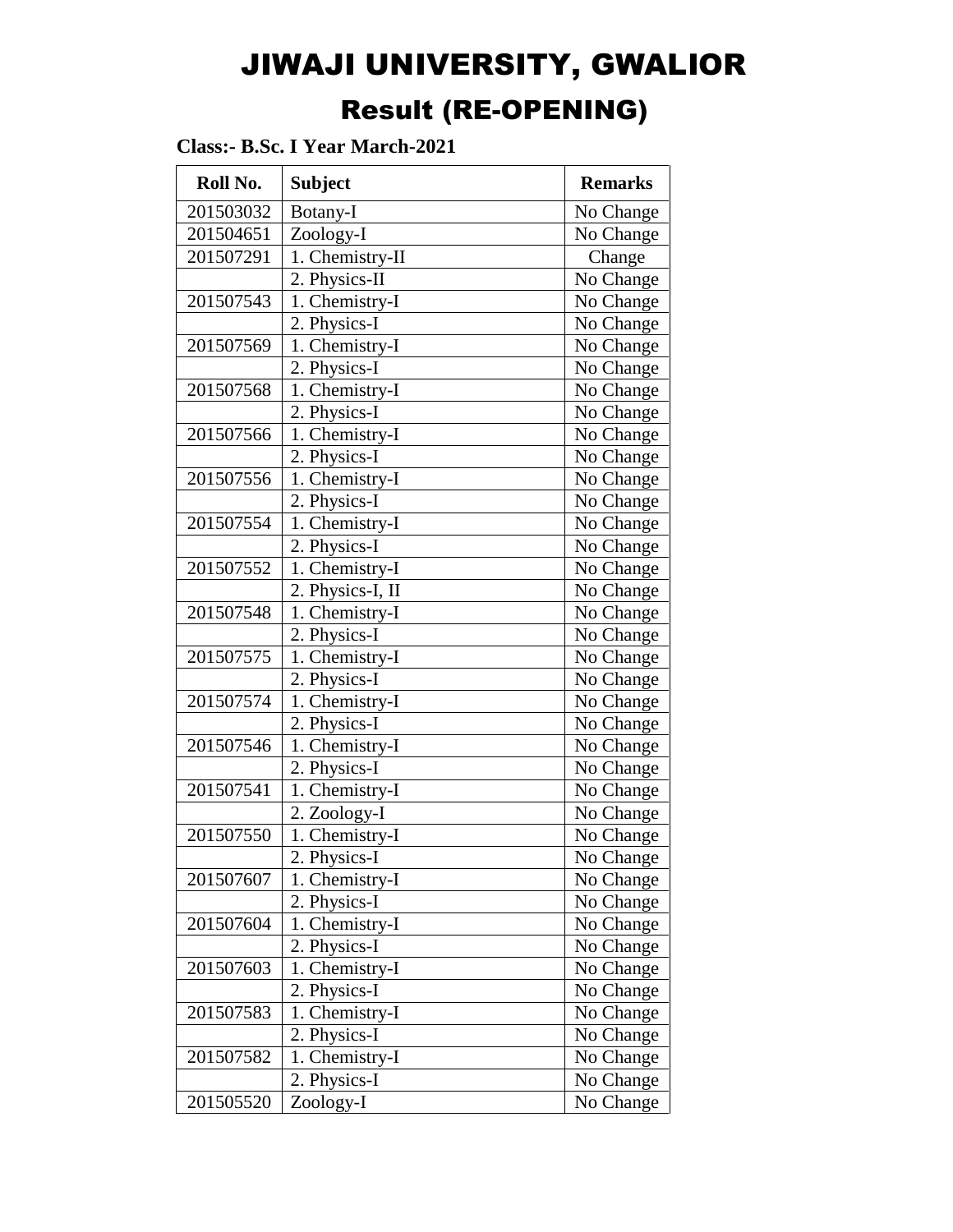| 201508188 | Physics-I                 | No Change |
|-----------|---------------------------|-----------|
| 201505587 | Physics-I                 | No Change |
| 201497983 | 1. Physics-I              | No Change |
|           | 2. Physics-II             | No Change |
| 201505496 | Botany-I                  | No Change |
| 201498800 | 1. Mathematics-II         | No Change |
|           | 2. Physics-II             | No Change |
| 201513559 | Mathematics-I             | No Change |
| 201513554 | Mathematics-I             | No Change |
| 201513561 | Mathematics-I             | No Change |
| 201470921 | 1. Mathematics-III        | No Change |
|           | 2. Physics-II             | No Change |
| 201470940 | 1. Mathematics-III        | No Change |
|           | 2. Physics-II             | No Change |
| 201513552 | Mathematics-I             | No Change |
| 201513543 | Mathematics-I             | No Change |
| 201498248 | Physics-II                | No Change |
| 201506880 | Physics-I                 | No Change |
| 201504913 | 1. Botany-I               | No Change |
|           | 2. Botany-II              | No Change |
| 201503394 | Botany-II                 | No Change |
| 201491051 | Physics-I                 | No Change |
| 201475871 | Chemistry-I               | No Change |
| 201475930 | 1. Botany-I               | No Change |
|           | 2. Chemistry-I            | No Change |
| 201467718 | Physics-I                 | No Change |
| 201467639 | 1. Zoology-I              | No Change |
|           | 2. Zoology-II             | No Change |
| 201476442 | Botany-I                  | No Change |
| 201490485 | Botany-I                  | No Change |
| 201476217 | Botany-II                 | No Change |
| 201477143 | Botany-I                  | No Change |
| 201490455 | Botany-I                  | No Change |
| 201476015 | Physics-II                | No Change |
| 201511108 | Zoology-II                | No Change |
| 201511119 | Chemistry-I               | No Change |
| 201491027 | Botany-II                 | No Change |
| 201466373 | Botany-I                  | No Change |
| 201490495 | Chemistry-I               | No Change |
| 201511138 | Chemistry-III             | No Change |
| 201486284 | <b>Computer Science-I</b> | No Change |
| 201486273 | 1. Computer Science-II    | No Change |
|           | 2. Physics-I              | No Change |
| 201486278 | <b>Computer Science-I</b> | No Change |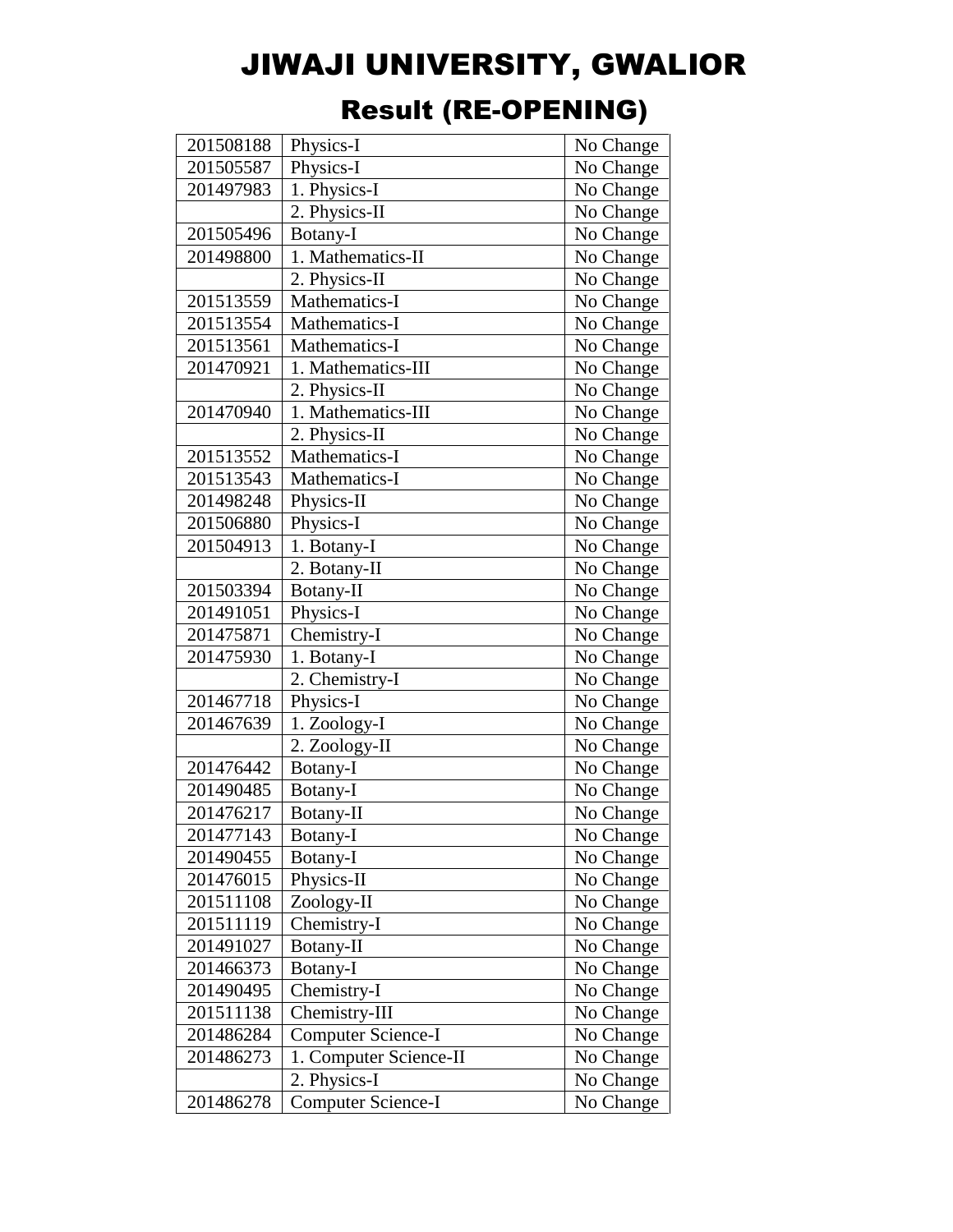| 201485748 | 1. Botany-I                | No Change |
|-----------|----------------------------|-----------|
|           | 2. Zoology-I               | No Change |
| 201485716 | 1. Botany-I                | No Change |
|           | 2. Zoology-I               | No Change |
| 201485791 | 1. Botany-II               | No Change |
|           | 2. Zoology-I               | Change    |
| 201486232 | Computer Science-I         | No Change |
| 201486213 | <b>Computer Science-II</b> | No Change |
| 201485761 | 1. Botany-I                | No Change |
|           | 2. Zoology-I               | No Change |
| 201485577 | 1. Botany-II               | No Change |
|           | 2. Zoology-I               | No Change |
| 201486226 | <b>Computer Science-I</b>  | No Change |
| 201485772 | 1. Botany-I                | No Change |
|           | 2. Botany-II               | No Change |
| 201485643 | 1. Botany-II               | No Change |
|           | 2. Zoology-I               | No Change |
| 201485668 | 1. Botany-I                | No Change |
|           | 2. Zoology-I               | No Change |
| 201496782 | 1. Biotechnology-I         | No Change |
|           | 2. Zoology-I               | No Change |
| 201479344 | Botany-I                   | No Change |
| 181052965 | Zoology-I                  | No Change |
| 201481584 | 1. Computer Science-I      | No Change |
|           | 2. Computer Science-II     | No Change |
| 201478558 | Chemistry-I                | No Change |
| 201479157 | Botany-II                  | No Change |
| 201472516 | 1. Botany-I                | No Change |
|           | 2. Zoology-I               | No Change |
| 201493870 | 1. Chemistry-II            | No Change |
|           | 2. Chemistry-III           | No Change |
| 201493905 | Physics-I                  | No Change |
| 201493896 | Physics-II                 | No Change |
| 201508442 | 1. Botany-I                | No Change |
|           | 2. Chemistry-I             | No Change |
| 201507535 | Zoology-I                  | No Change |
| 201508426 | 1. Botany-I                | No Change |
|           | 2. Chemistry-I             | No Change |
| 201507553 | Chemistry-I                | No Change |
| 201507562 | Chemistry-I                | No Change |
| 201507198 | 1. Chemistry-I             | No Change |
|           | 2. Physics-I               | No Change |
| 201507157 | Chemistry-I                | No Change |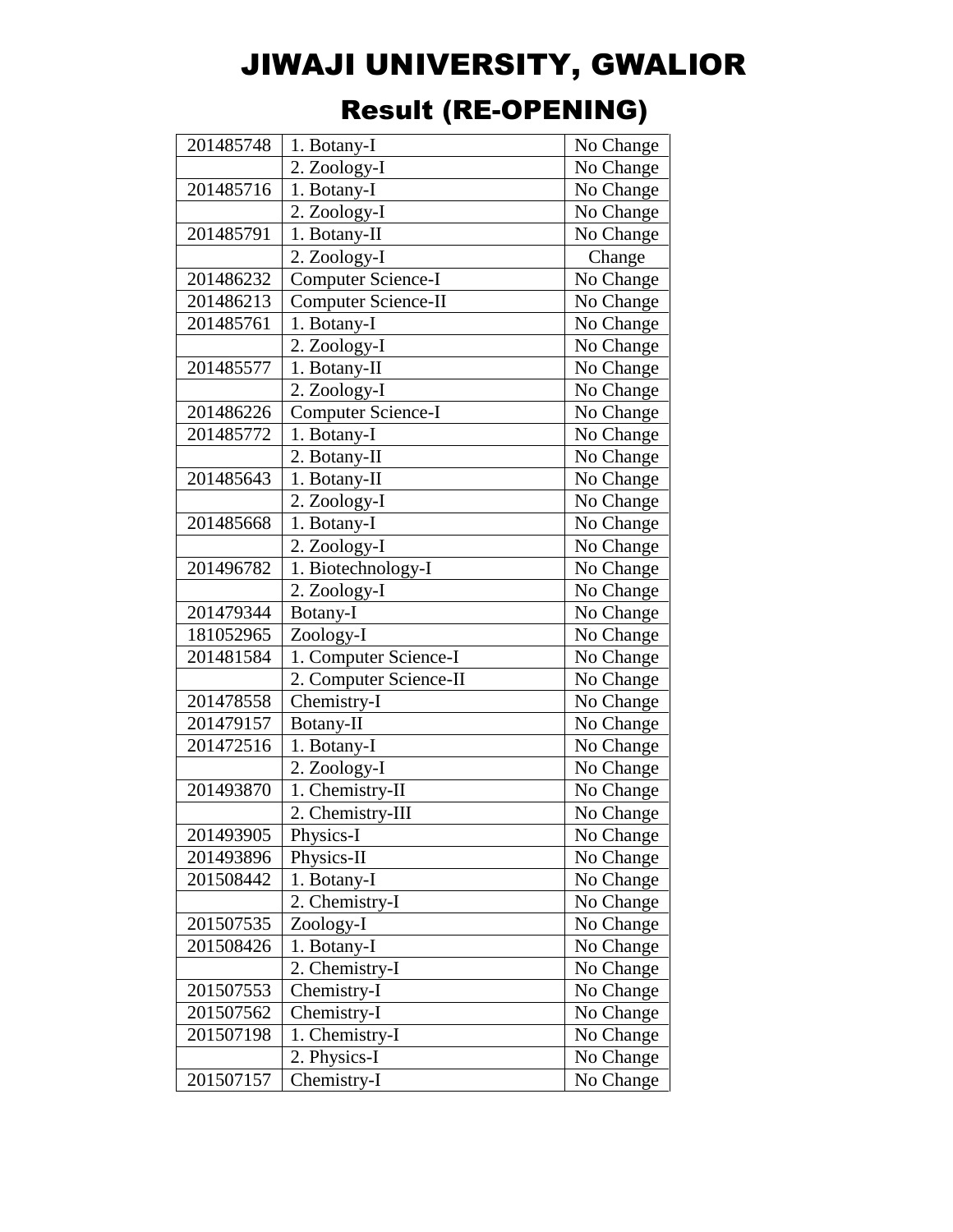| 201507233 | 1. Chemistry-I   | No Change |
|-----------|------------------|-----------|
|           | 2. Physics-I     | No Change |
| 201500182 | 1. Chemistry-I   | No Change |
|           | 2. Physics-I     | No Change |
| 201514214 | 1. Chemistry-I   | No Change |
|           | 2. Mathematics-I | No Change |
| 201498232 | Physics-I        | No Change |
| 201503086 | Botany-II        | No Change |
| 201503047 | Botany-I         | No Change |
| 201510330 | 1. Botany-I      | No Change |
|           | 2. Zoology-I     | No Change |
| 201503051 | Botany-II        | No Change |
| 201503066 | Botany-II        | No Change |
| 201507593 | Physics-I        | No Change |
| 201507596 | Physics-I        | No Change |
| 201507597 | Physics-I        | No Change |
| 201507601 | Physics-I        | No Change |
| 201507602 | Physics-I        | No Change |
| 201507608 | Physics-I        | No Change |
| 201496800 | Mathematics-III  | No Change |
| 201505887 | Physics-I        | No Change |
| 201507560 | Physics-I        | No Change |
| 201507551 | Physics-I        | No Change |
| 201507561 | Physics-I        | No Change |
| 201507545 | Physics-I        | No Change |
| 201507571 | Physics-I        | No Change |
| 201507572 | Physics-I        | No Change |
| 201507576 | Physics-I        | No Change |
| 201507581 | Physics-I        | No Change |
| 201507586 | Physics-I        | No Change |
| 201507587 | Physics-I        | No Change |
| 201507589 | Physics-I        | No Change |
| 201507592 | Physics-I        | No Change |
| 201514510 | Zoology-I        | No Change |
| 201505563 | Physics-I        | No Change |
| 201507540 | Chemistry-I      | No Change |
| 201507523 | Chemistry-I      | No Change |
| 201507528 | Chemistry-I      | Change    |
| 201505859 | 1. Chemistry-I   | No Change |
| 201507514 | Chemistry-I      | No Change |
| 201507513 | Chemistry-I      | No Change |
| 201505827 | 1. Chemistry-I   | No Change |
| 201505841 | Zoology-I        | No Change |
| 201505871 | Zoology-I        | No Change |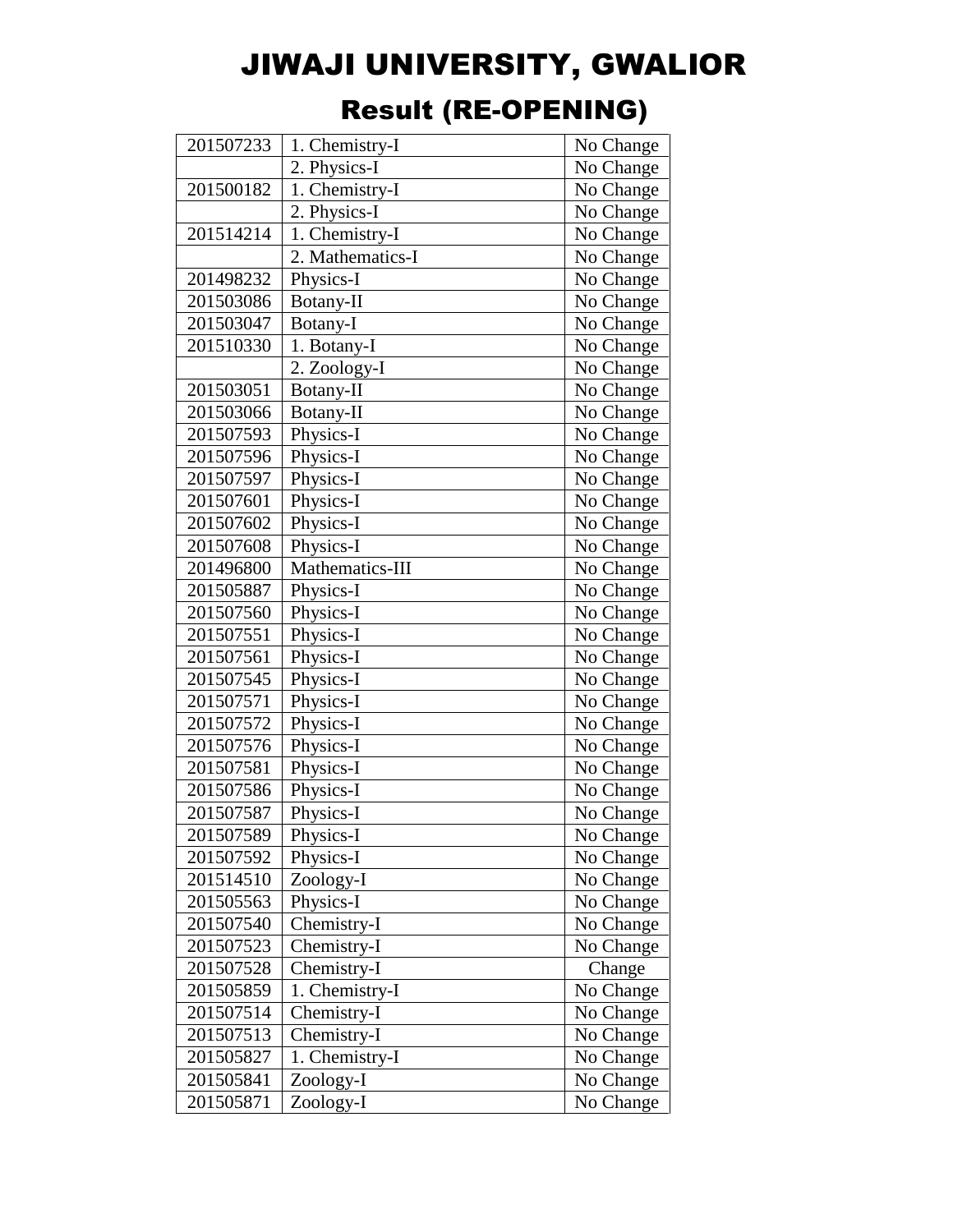| 201508436 | 1. Botany-I                  | No Change |
|-----------|------------------------------|-----------|
|           | $\overline{2}$ . Chemistry-I | No Change |
| 201513541 | 1. Mathematics-I             | No Change |
|           | 2. Mathematics-II            | No Change |
| 201479300 | Botany-I                     | No Change |
| 201496566 | Biotechnology-II             | No Change |
| 201505538 | Physics-I                    | No Change |
| 201505561 | Physics-I                    | No Change |
| 201505505 | Botany-I                     | No Change |
| 201506190 | 1. Mathematics-I             | No Change |
|           | 2. Physics-I                 | No Change |
| 201506202 | Mathematics-I                | No Change |
| 201506169 | Physics-I                    | No Change |
| 201506175 | Mathematics-I                | No Change |
| 201505504 | Botany-I                     | No Change |
| 201507531 | $F.C.-I$                     | Change    |
| 201505554 | Physics-I                    | No Change |
| 201505611 | Physics-I                    | No Change |
| 201505565 | Physics-I                    | No Change |
| 201470881 | 1. Mathematics-I             | No Change |
|           | 2. Mathematics-III           | No Change |
| 201470883 | 1. Mathematics-II            | No Change |
|           | 2. Mathematics-III           | No Change |
| 201470892 | 1. Mathematics-III           | No Change |
|           | 2. Physics-II                | No Change |
| 201470889 | 1. Physics-I                 | No Change |
|           | 2. Physics-II                | No Change |
|           |                              |           |

### Result (RE-OPENING)

### **Class:- B.Sc. I Year (Private) March-2021**

| Roll No.  | <b>Subject</b>     | <b>Remarks</b> |
|-----------|--------------------|----------------|
| 202381333 | 1. Botany-I        | No Change      |
|           | 2. Botany-II       | No Change      |
| 202377243 | 1. Mathematics-III | No Change      |
|           | 2. Physics-I       | No Change      |
| 202377709 | 1. Mathematics-III | No Change      |
|           | 2. Physics-I       | No Change      |
| 202383271 | 1. Chemistry-I     | No Change      |
|           | 2. Chemistry-III   | No Change      |
| 202375155 | 1. Chemistry-II    | No Change      |
|           | 2. Chemistry-III   | No Change      |
| 202377393 | Mathematics-I      | No Change      |
| 202377332 | 1. Mathematics-I   | No Change      |
|           | 2. Physics-II      | No Change      |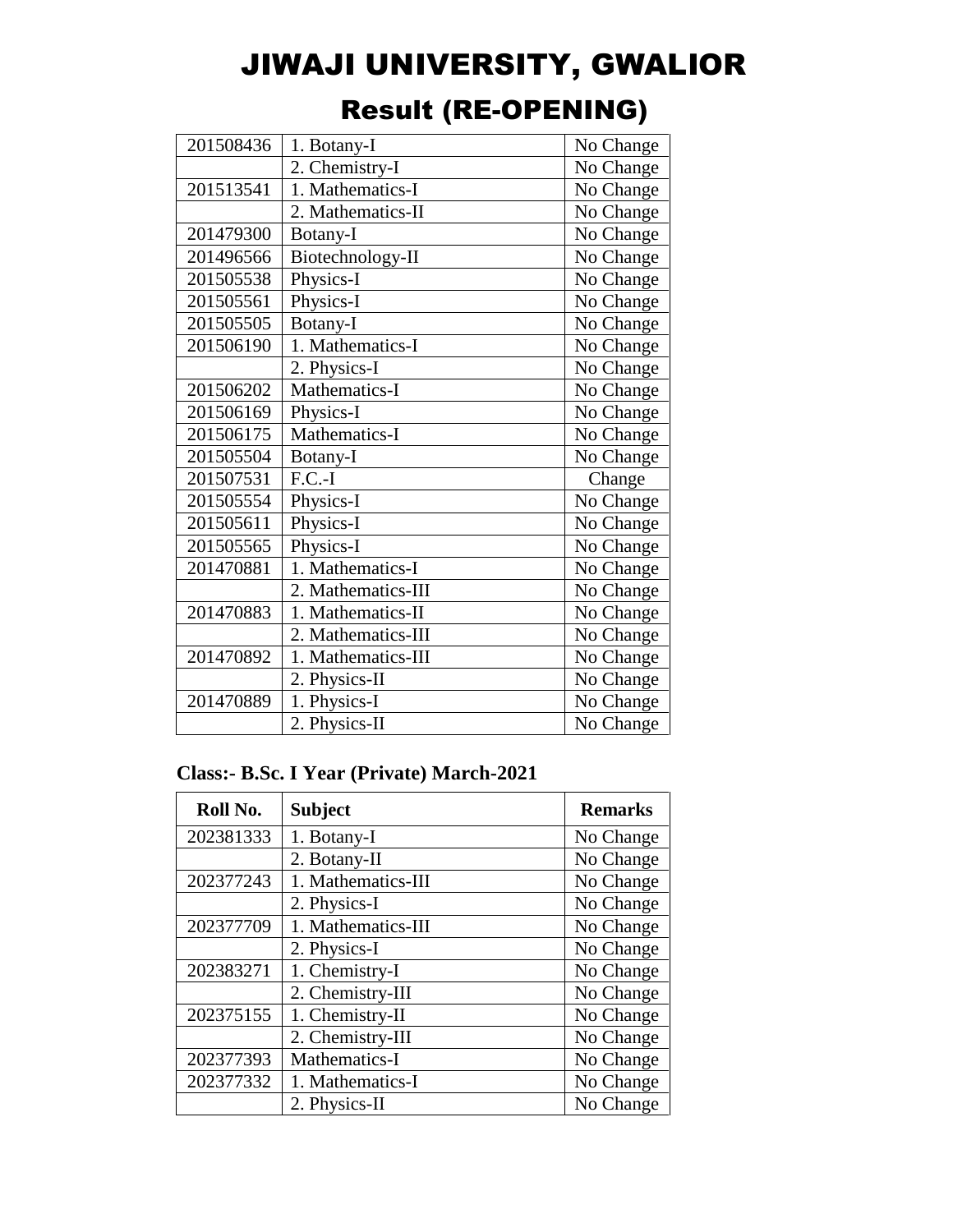| 202377401 | 1. Mathematics-II  | No Change |
|-----------|--------------------|-----------|
|           | 2. Physics-II      | No Change |
| 202377345 | 1. Mathematics-II  | No Change |
|           | 2. Physics-II      | No Change |
| 202377254 | 1. Mathematics-III | No Change |
|           | 2. Physics-II      | No Change |
| 202377335 | 1. Mathematics-II  | No Change |
|           | 2. Mathematics-III | No Change |
| 202377369 | 1. Mathematics-III | No Change |
|           | 2. Physics-I       | No Change |
| 202377299 | 1. Mathematics-II  | No Change |
|           | 2. Physics-I       | No Change |
| 202377261 | 1. Mathematics-II  | No Change |
|           | 2. Physics-II      | No Change |
| 202377390 | 1. Mathematics-II  | No Change |
|           | 2. Physics-I       | No Change |
| 202377355 | 1. Mathematics-II  | No Change |
|           | 2. Physics-II      | No Change |
| 202377260 | 1. Mathematics-II  | No Change |
|           | 2. Physics-II      | No Change |
| 202377380 | 1. Mathematics-II  | No Change |
|           | 2. Physics-I       | No Change |
| 202377405 | 1. Mathematics-I   | No Change |
|           | 2. Physics-I       | No Change |
| 202377398 | 1. Mathematics-II  | No Change |
|           | 2. Physics-I       | No Change |
| 202377316 | 1. Mathematics-II  | No Change |
|           | 2. Physics-I       | No Change |
| 202377333 | Physics-I          | No Change |
| 202377391 | Physics-I          | No Change |
| 202377296 | 1. Physics-I       | No Change |
|           | 2. Physics-II      | No Change |
| 202377278 | Physics-II         | No Change |
| 202377102 | 1. Botany-I        | No Change |
|           | 2. Botany-II       | No Change |
| 202377378 | Physics-I          | No Change |
| 202377376 | Physics-I          | No Change |
| 202377259 | Physics-I          | No Change |
| 202377176 | Botany-I           | No Change |
| 202377285 | Physics-I          | No Change |
| 202377368 | Physics-I          | No Change |
| 202377347 | Physics-I          | No Change |
| 202377373 | Physics-I          | No Change |
| 202377384 | Physics-I          | No Change |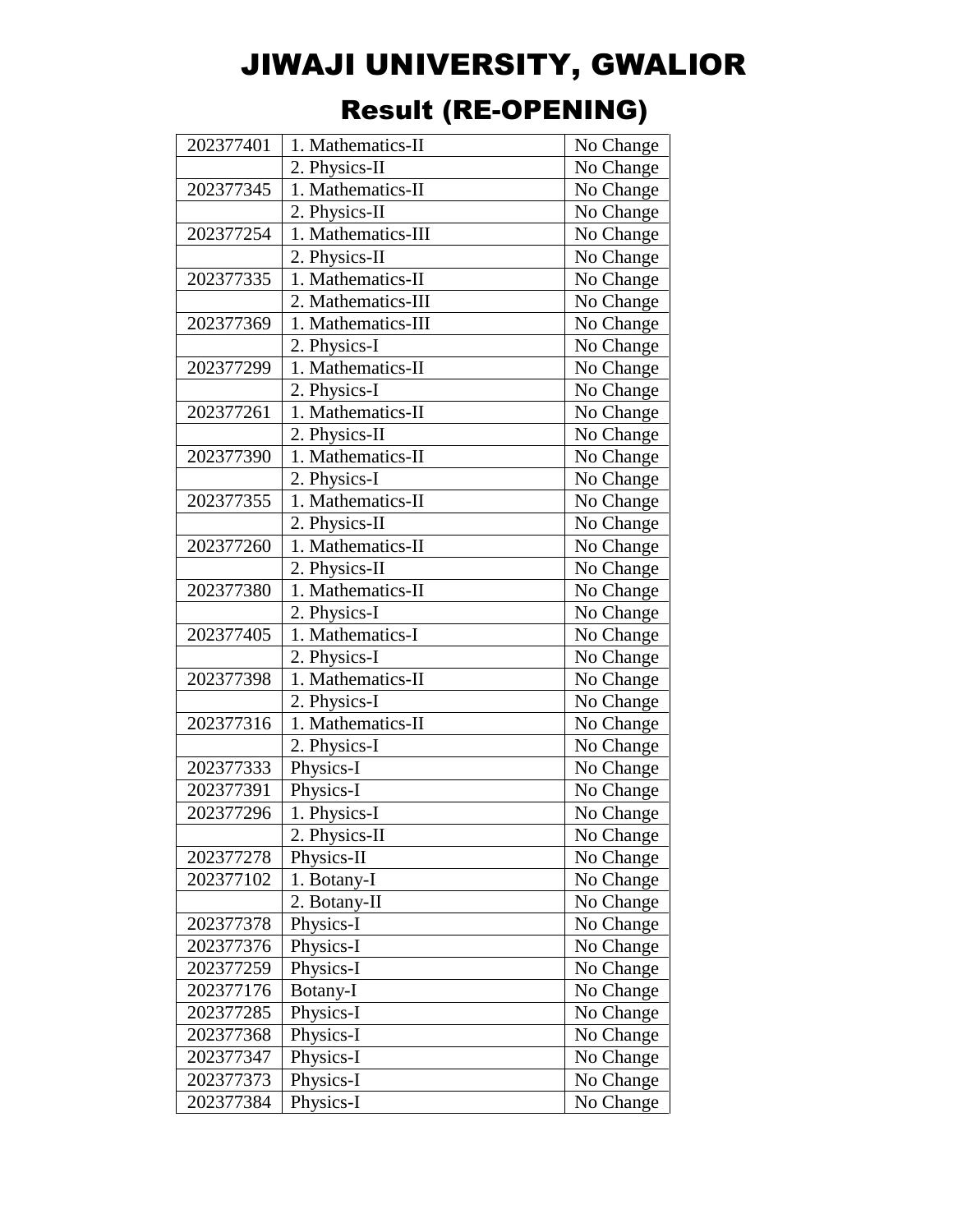| 202377411 | Physics-I         | No Change |
|-----------|-------------------|-----------|
| 202377383 | Physics-I         | No Change |
| 202377362 | Physics-I         | No Change |
| 202377388 | 1. Physics-I      | No Change |
|           | 2. Physics-II     | No Change |
| 202377325 | 1. Mathematics-II | No Change |
|           | 2. Physics-I      | No Change |
| 202377334 | Physics-I         | No Change |
| 202377298 | Physics-I         | No Change |
| 202377350 | Physics-II        | No Change |
| 202377244 | 1. Physics-I      | No Change |
|           | 2. Physics-II     | No Change |
| 202377283 | Physics-I         | No Change |
| 202377113 | Zoology-I         | No Change |
| 202377249 | Chemistry-II      | No Change |
| 202377694 | Physics-I         | No Change |

### Result (RE-OPENING)

#### **Class:- B.Sc. II Year March-2021**

| Roll No.  | <b>Subject</b>  | <b>Remarks</b> |
|-----------|-----------------|----------------|
| 191590670 | Chemistry-I     | No Change      |
| 191591334 | Mathematics-III | Change         |
| 191591674 | Mathematics-III | No Change      |
| 181037122 | Mathematics-III | No Change      |
| 191591643 | Mathematics-I   | No Change      |
| 181239968 | 1. Physics-I    | No Change      |
|           | 2. Physics-II   | No Change      |

**Class:- B.A. I Year March-2021** 

| Roll No.           | <b>Subject</b>                  | <b>Remarks</b> |
|--------------------|---------------------------------|----------------|
|                    | 201562511   Hindi Literature-II | No Change      |
| 201539086   F.C.-I |                                 | No Change      |

#### **Class:- B.A. I Year (Private) March-2021**

| Roll No.              | <b>Subject</b>        | <b>Remarks</b> |
|-----------------------|-----------------------|----------------|
| 202529929   1. F.C.-I |                       | Change         |
|                       | 2. Hindi Literature-I | No Change      |